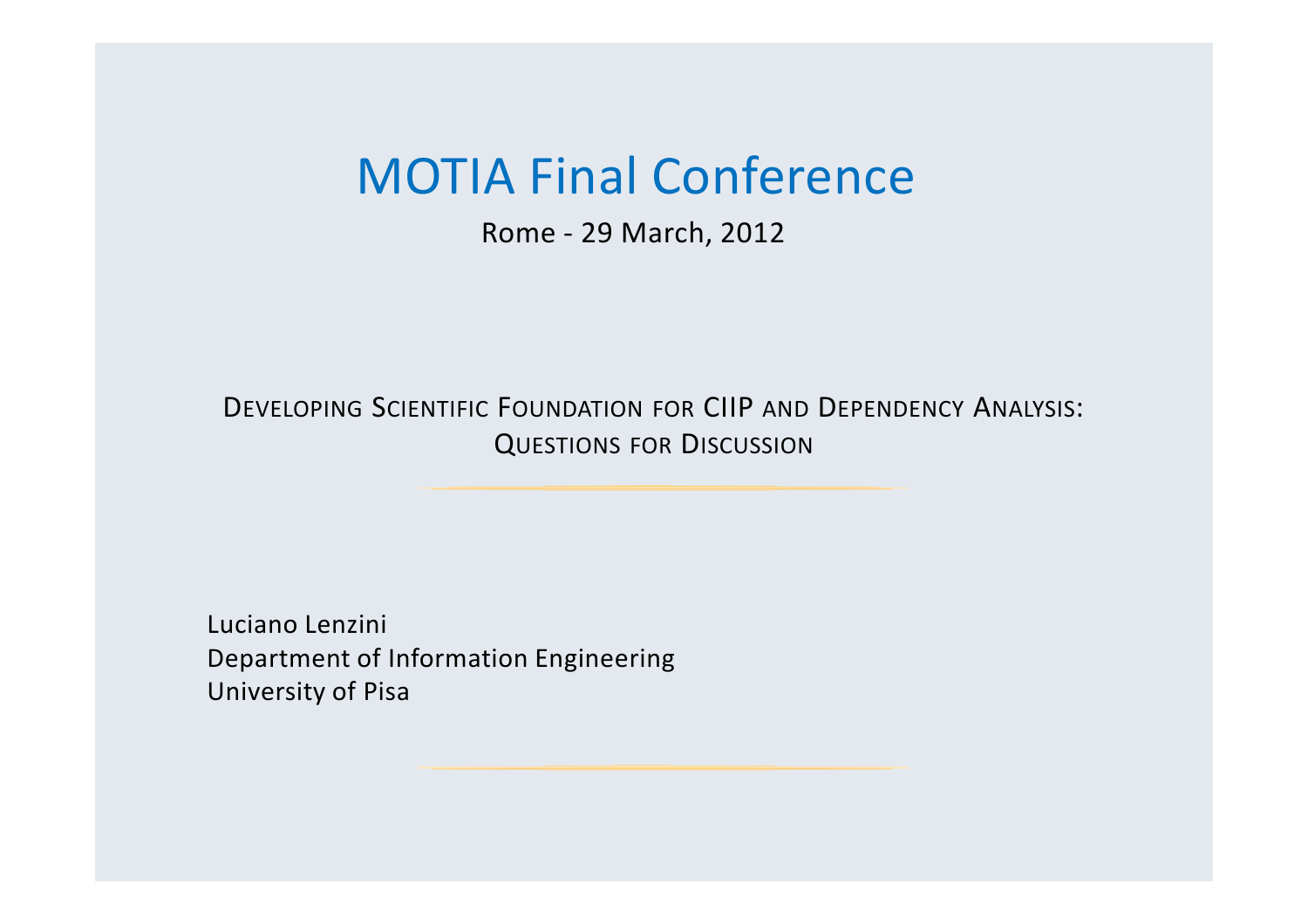#### **ISSUE**

Are there "laws of nature" in cyberspace that can form the basis of scientific inquiry in the previous mentioned fields (i.e. Critical Information Infrastructure Protection)? *Are there mathematical abstractions or theoretical constructs that should be considered?*

> I will discuss this issue by making reference to the Internet infrastructure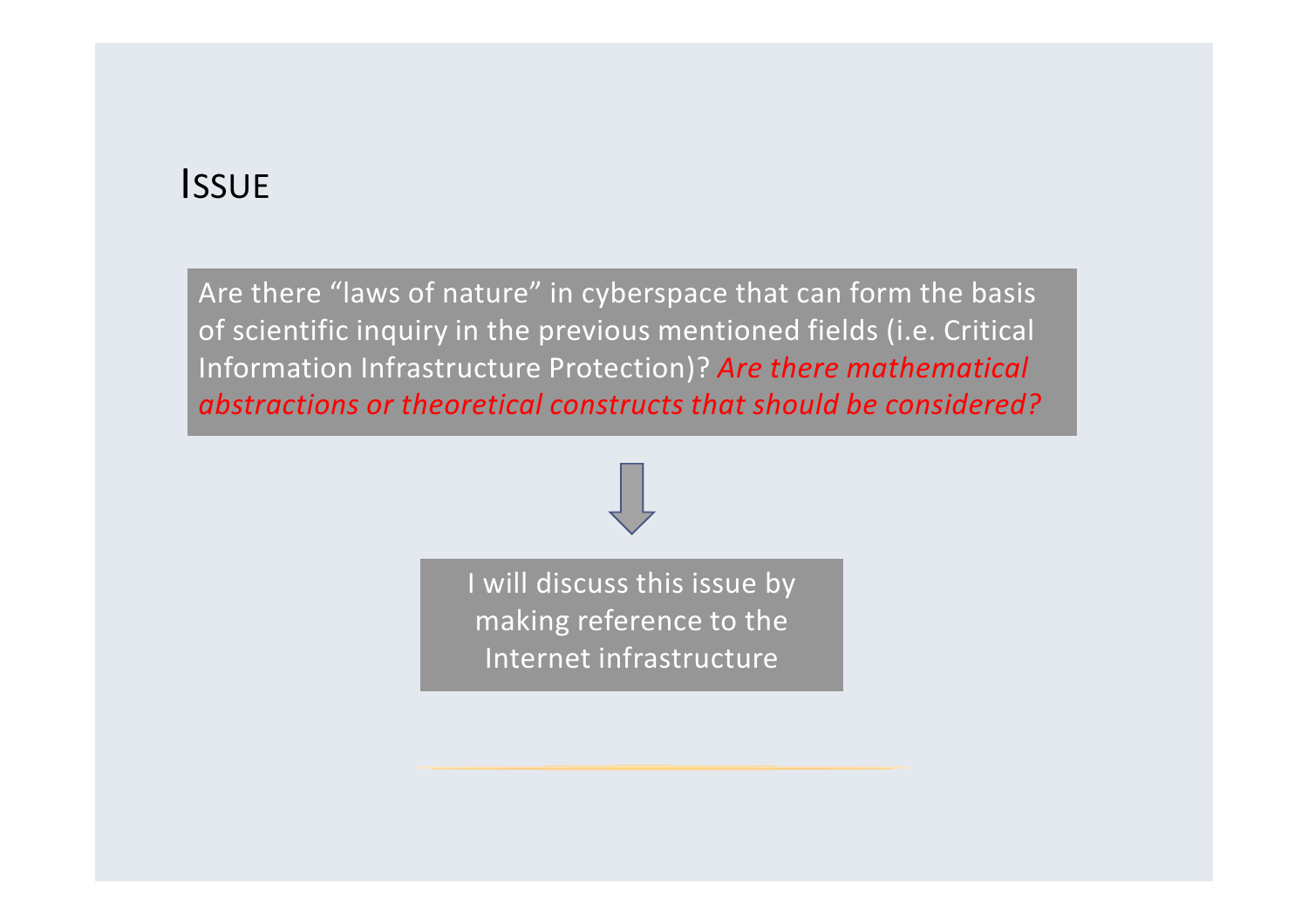# HOW IS THE <sup>I</sup>NTERNET 'GLUED' TOGETHER?

- $\checkmark$  Internet is currently partitioned into more than 40.000 Autonomous Systems (ASes) interconnected via the Border Gateway Protocol (BGP) which is a critical protocols for the Internet
- $\checkmark$  BGP was designed long before security became a serious issue for the Internet

BGP retains a number of vulnerabilities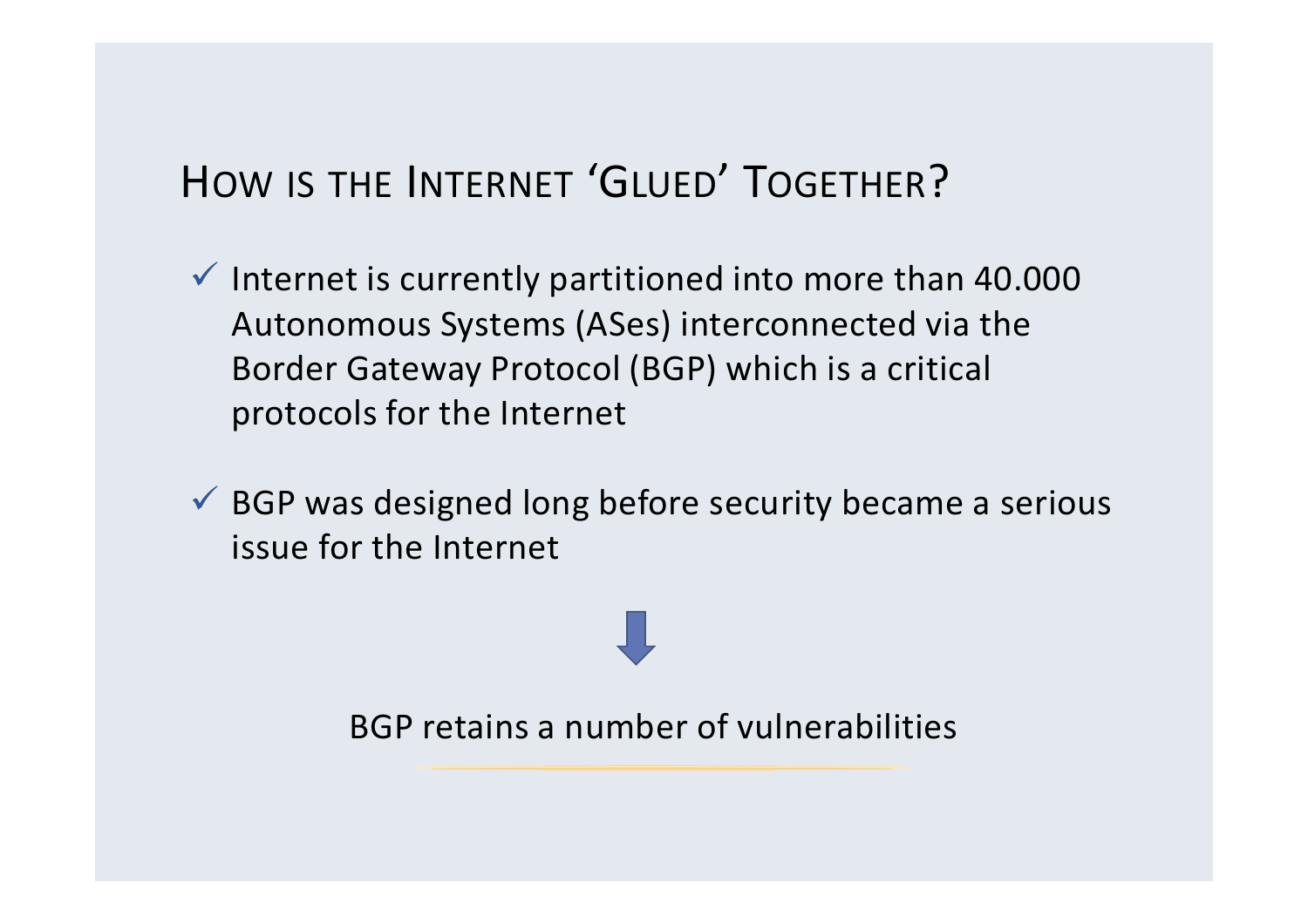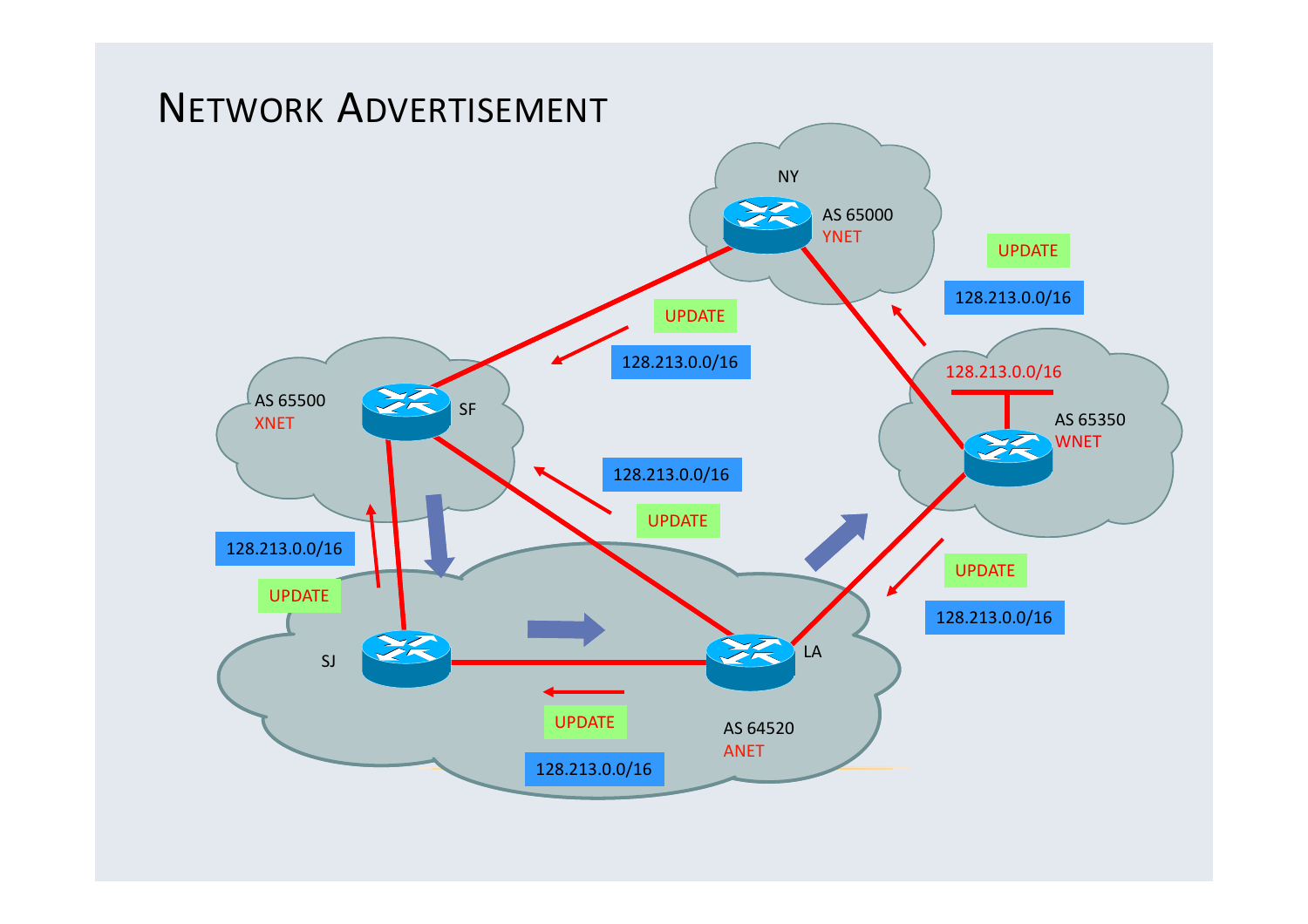#### BGP FAILURES

- When BGP fails, portions of the Internet may become unusable, thus causing a loss of connectivity between critical portions of the Internet
- $\checkmark$  E-mail, e-commerce, and Web accesses would be put<br>eut of service for a period of time ranging from minut out of service for a period of time ranging from minutes to hours!
- $\checkmark$  BGP outages could be either
	- *widespread, affecting large portions of the Internet (e.g. route flapping), or a*
	- *- targeted against a particular network (e.g. denial of service - DoS)*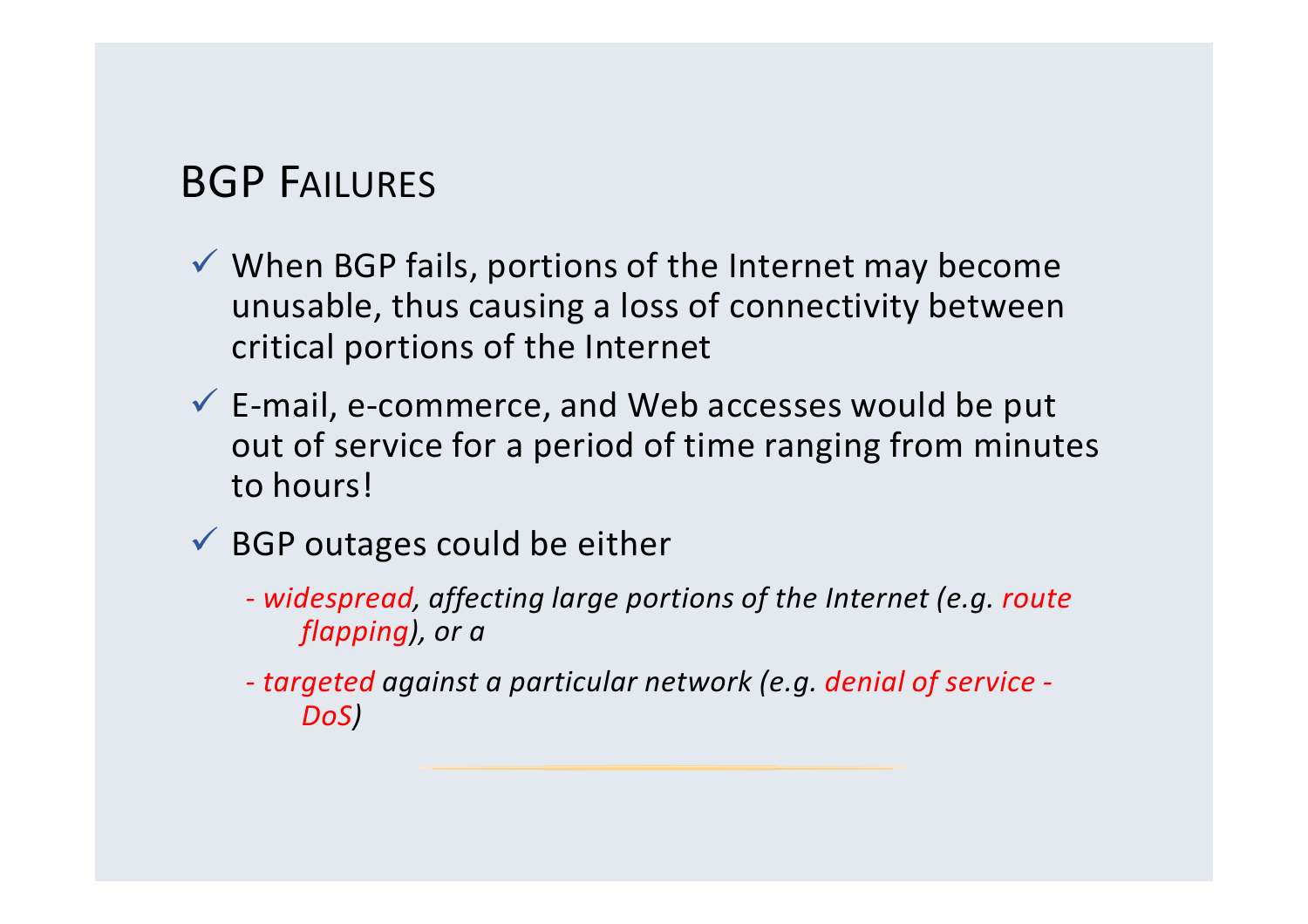#### ROUTE <sup>I</sup>NSTABILITY

- *Route Flapping:* occurs when a previously advertised route is withdrawn and then re-announced repeatedly in a short period of time
- $\checkmark$  If route flaps happen fast enough the router becomes overloaded, eventually preventing convergence on valid routes

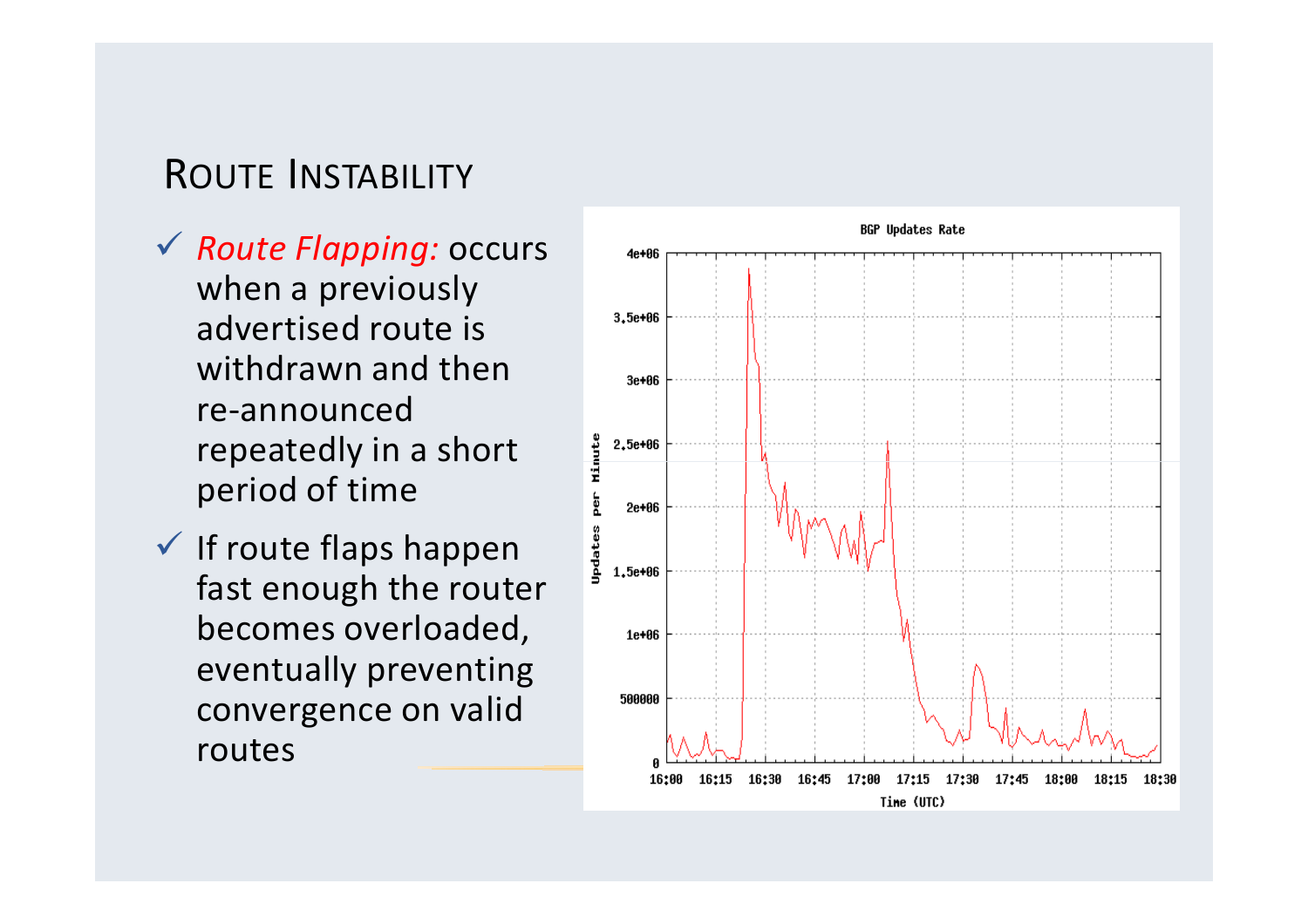## ROUTE <sup>F</sup>LAPPING <sup>W</sup>ITHOUT <sup>D</sup>AMPENING

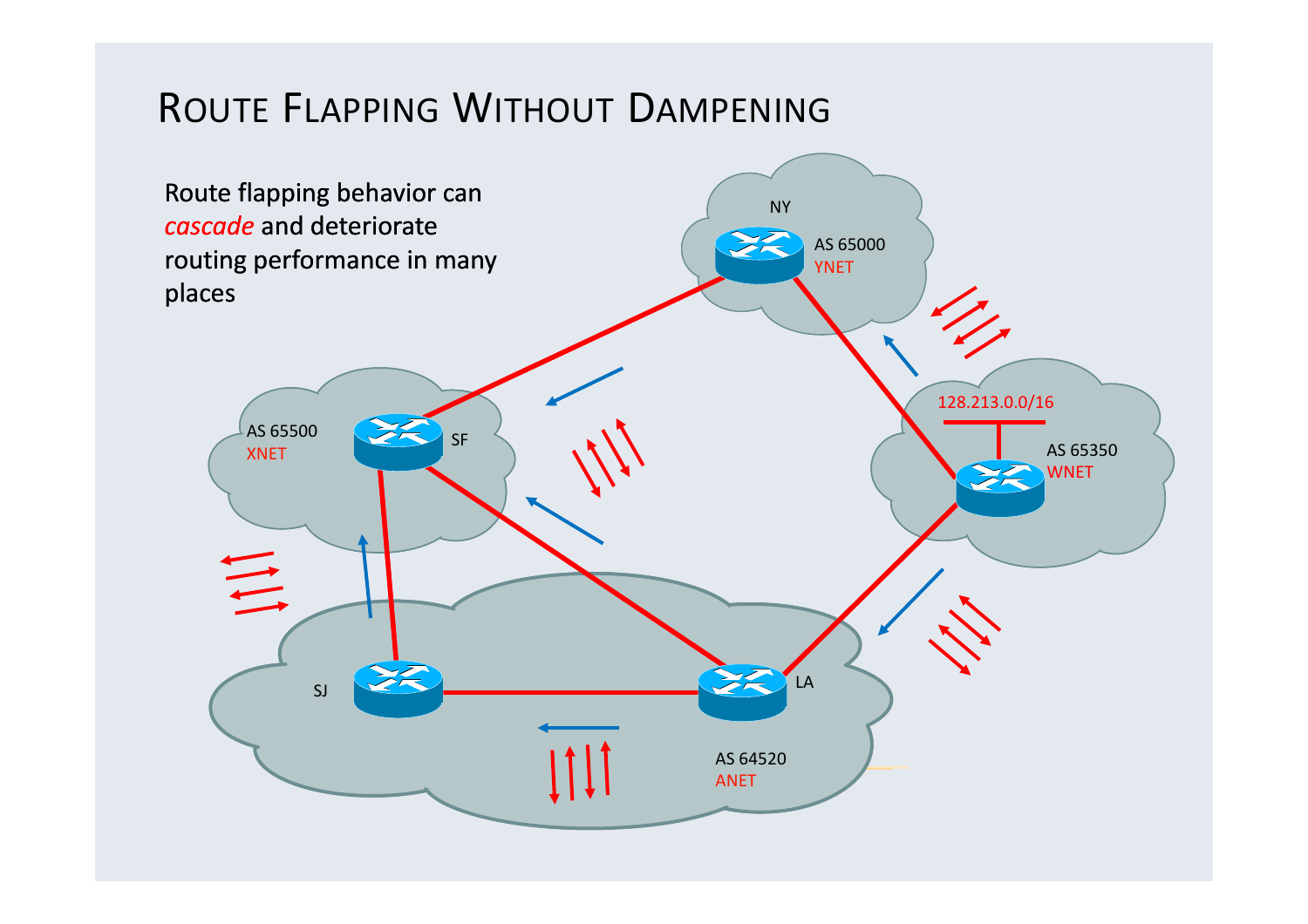#### ROUTE <sup>I</sup>NSTABILITY

- $\checkmark$  Route flapping can result in a denial of service (i.e. routers are flooded with more packets than they can handle)
- The route flap *damping* (RFD) has been designed to prevent routers from thrashing while trying to re-calculate a large number of BGP UPDATEs
- $\checkmark$  However, both measurement studies and operational observations show that BGP path exploration can trigger false route damping which leads to prolonged periods of lost network reachability
- $\checkmark$  As a result, many networks turned off RFD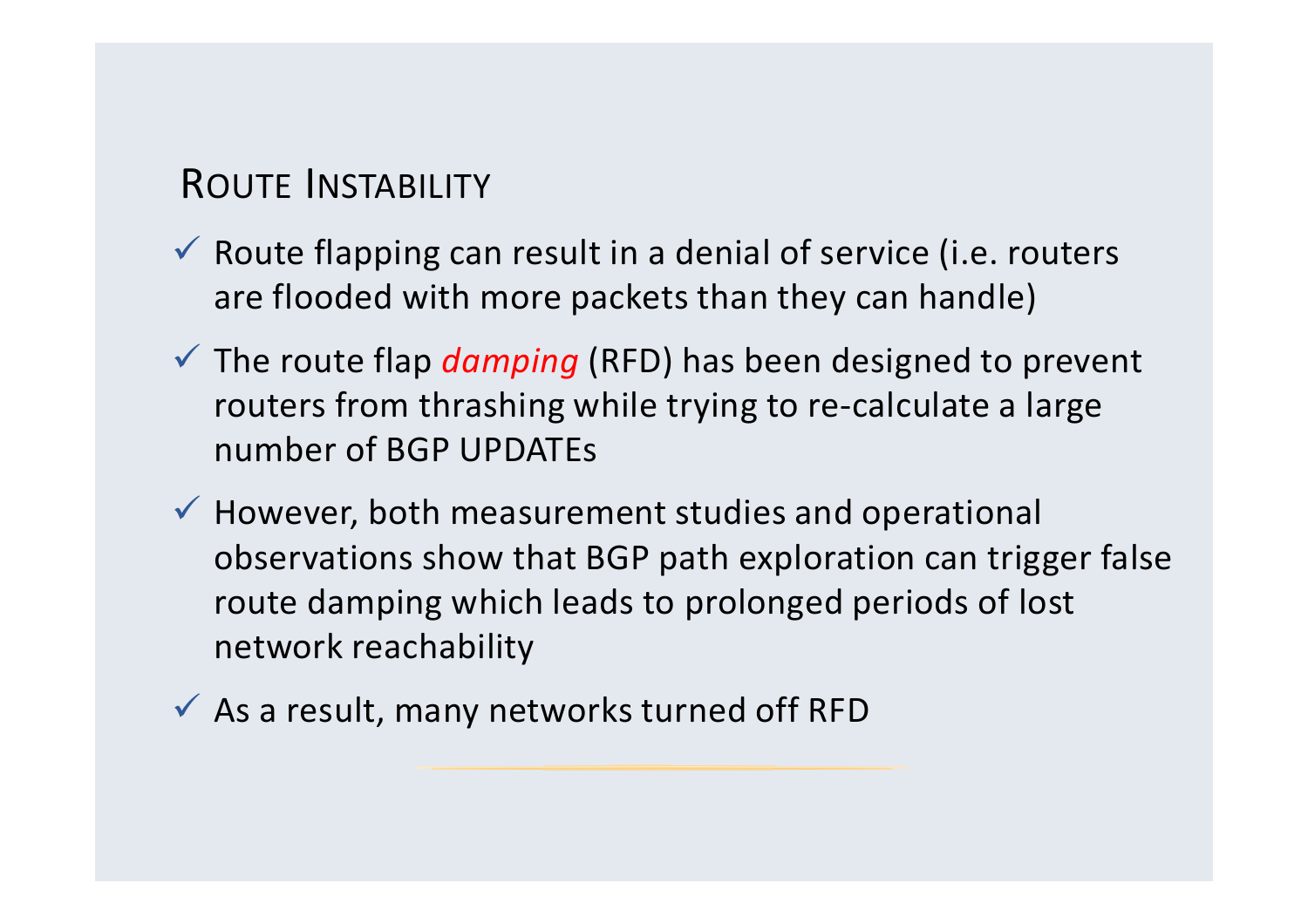### <sup>A</sup>NECDOTES OF <sup>R</sup>OUTE <sup>F</sup>LAP <sup>S</sup>TORMS

- April 25, 1997 small Virginia ISP injected incorrect map into global Internet. Map said Virginia ISP had optimal connectivity to all destinations. Everyone sent their traffic to this ISP. Result: shutdown of Tier-1 ISPs for 2 hours
- $\checkmark$  August 14, 199 misconfigured database server forwarded all queries to ".net" to wrong server. Result: loss of connectivity to all .net servers for few hours
- $\checkmark$  More recent events causing route flapping are reported in the Renesys Blog
	- http://www.renesys.com/blog/2009/02/the-flap-heard-around-the-worl.shtml
	- http://www.renesys.com/blog/2010/08/house-of-cards.shtml#more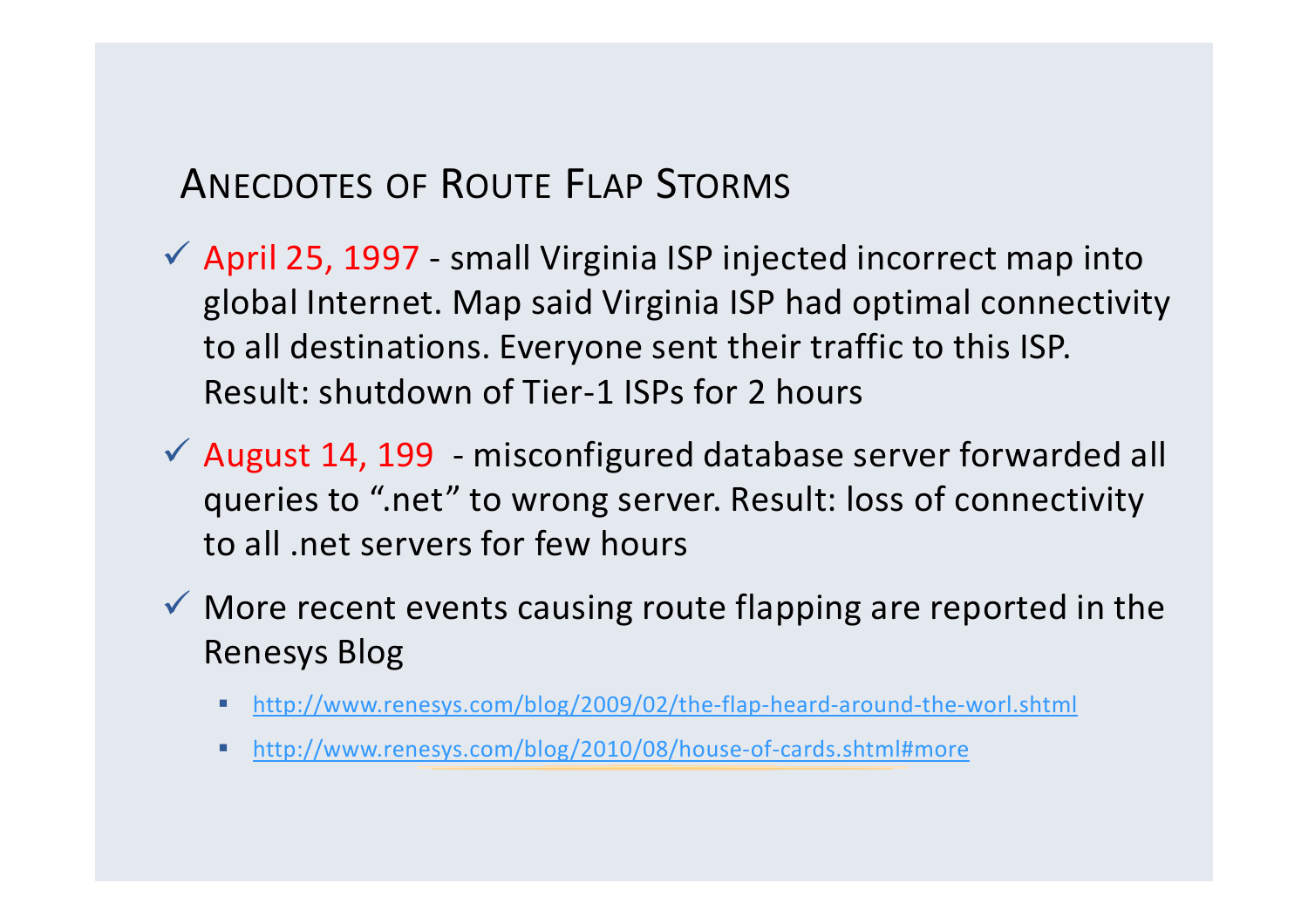## BEST <sup>C</sup>OMMON <sup>P</sup>RACTICES AT <sup>W</sup>ORK

- Comprehensive BGP security solutions have not yet emerged and current "best common practices" are somewhat
	- *overlapping,*
	- *confusing in scope and applicability, and often*
	- *neglect cost/benefit tradeoffs*

 $\checkmark$  Many researchers believe that the Internet may be so hopelessly broken that it could be better to start over, rather than continue to apply band-aids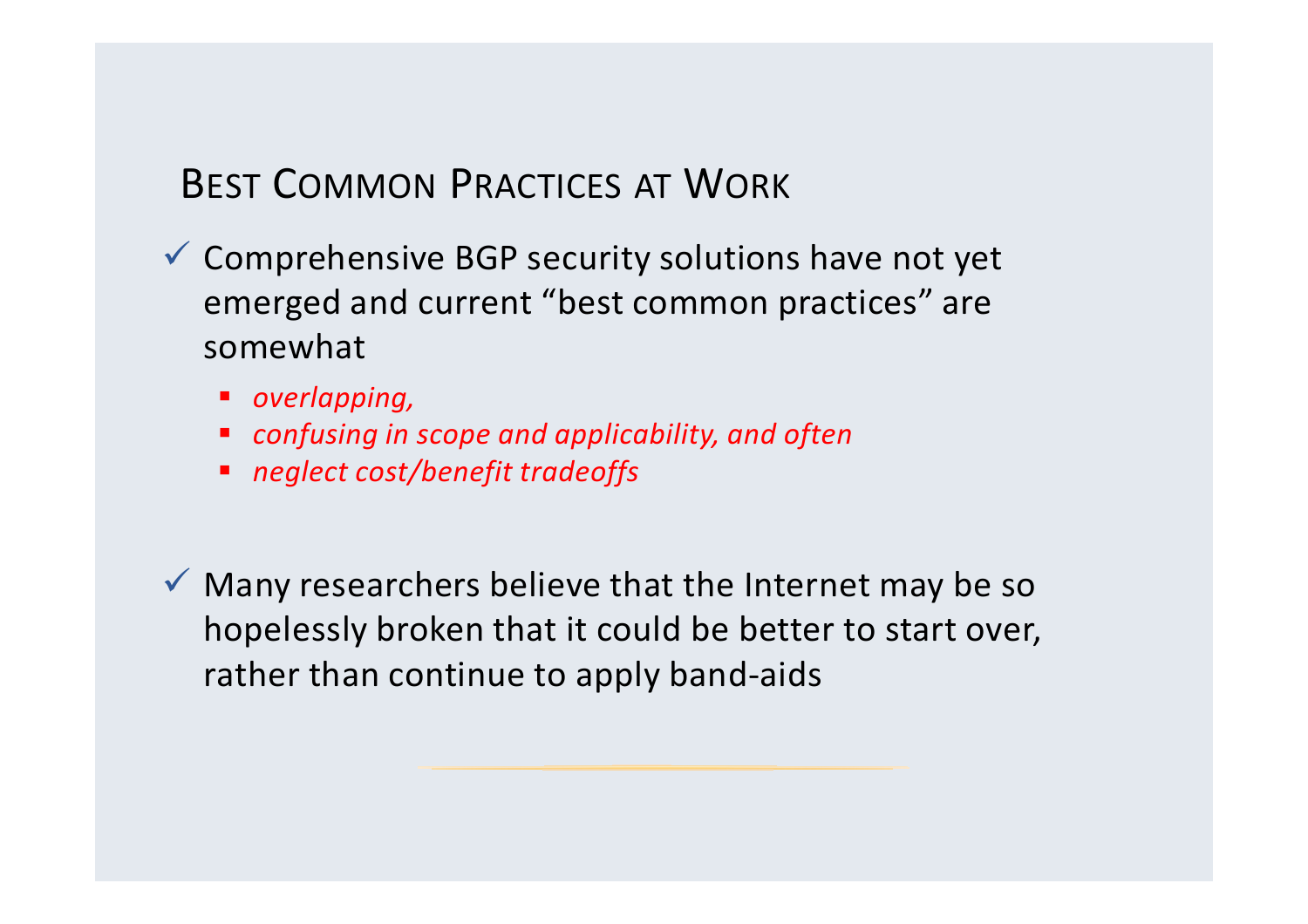# LONG <sup>T</sup>ERM <sup>G</sup>ROWTH <sup>T</sup>RENDS IN <sup>I</sup>NTERNET <sup>R</sup>OUTING

 $\checkmark$  Question 1

Will the previous problems be exacerbated whenthe Internet size increases, e.g. double in size?

Question <sup>2</sup>

Will the routing system be able to scale and meet the growth of the Internet and its ever-expanding level of demands?

 $\checkmark$  Question 3

What is the ability of the system to produce a stable view of the overall network topology?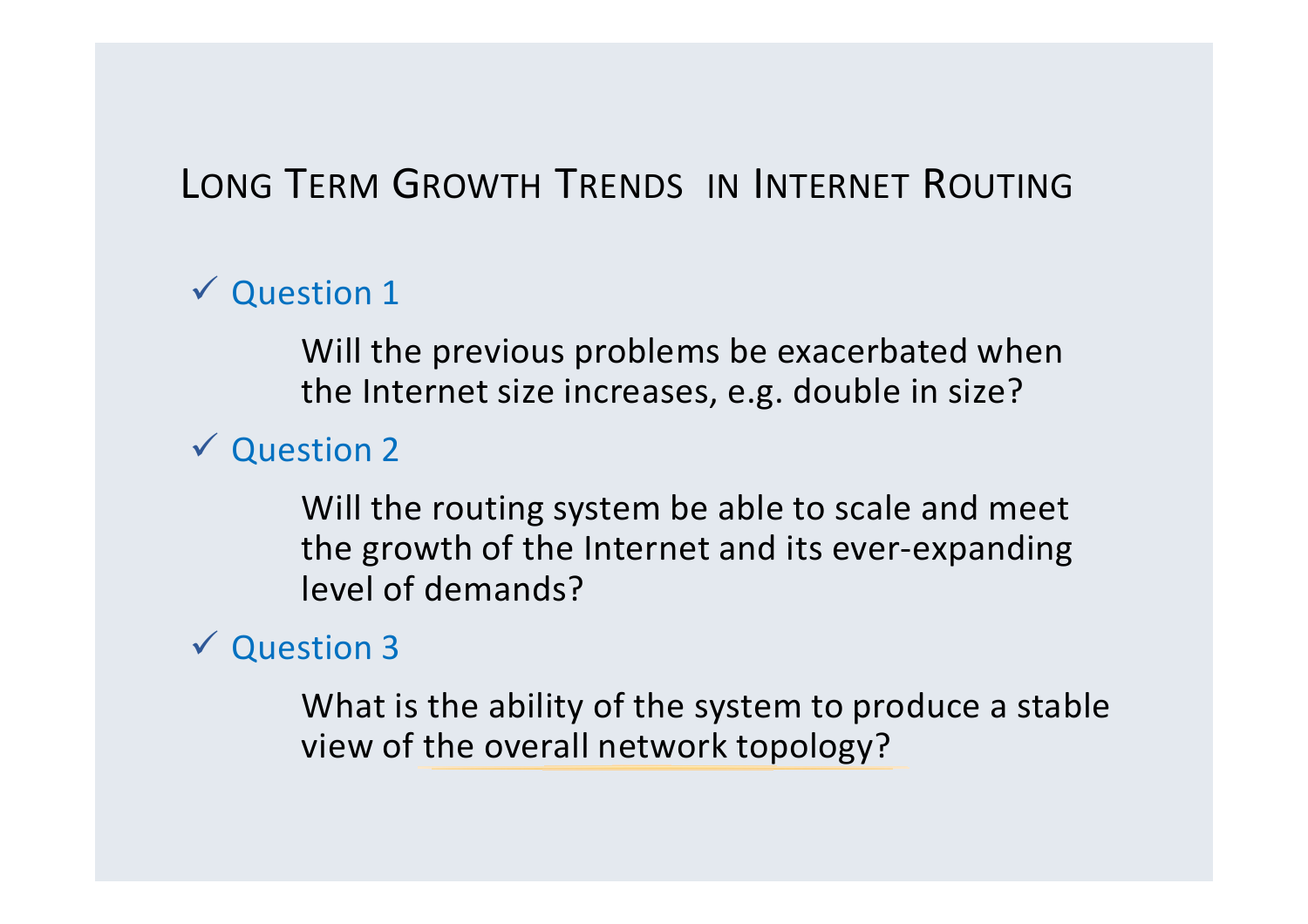#### SIMULATIVE <sup>A</sup>NALYSIS

 $\checkmark$  We can use simulation to evaluate a proposed BGP security solution before deployment

BUT

this requires an *Internet AS-Level topology* model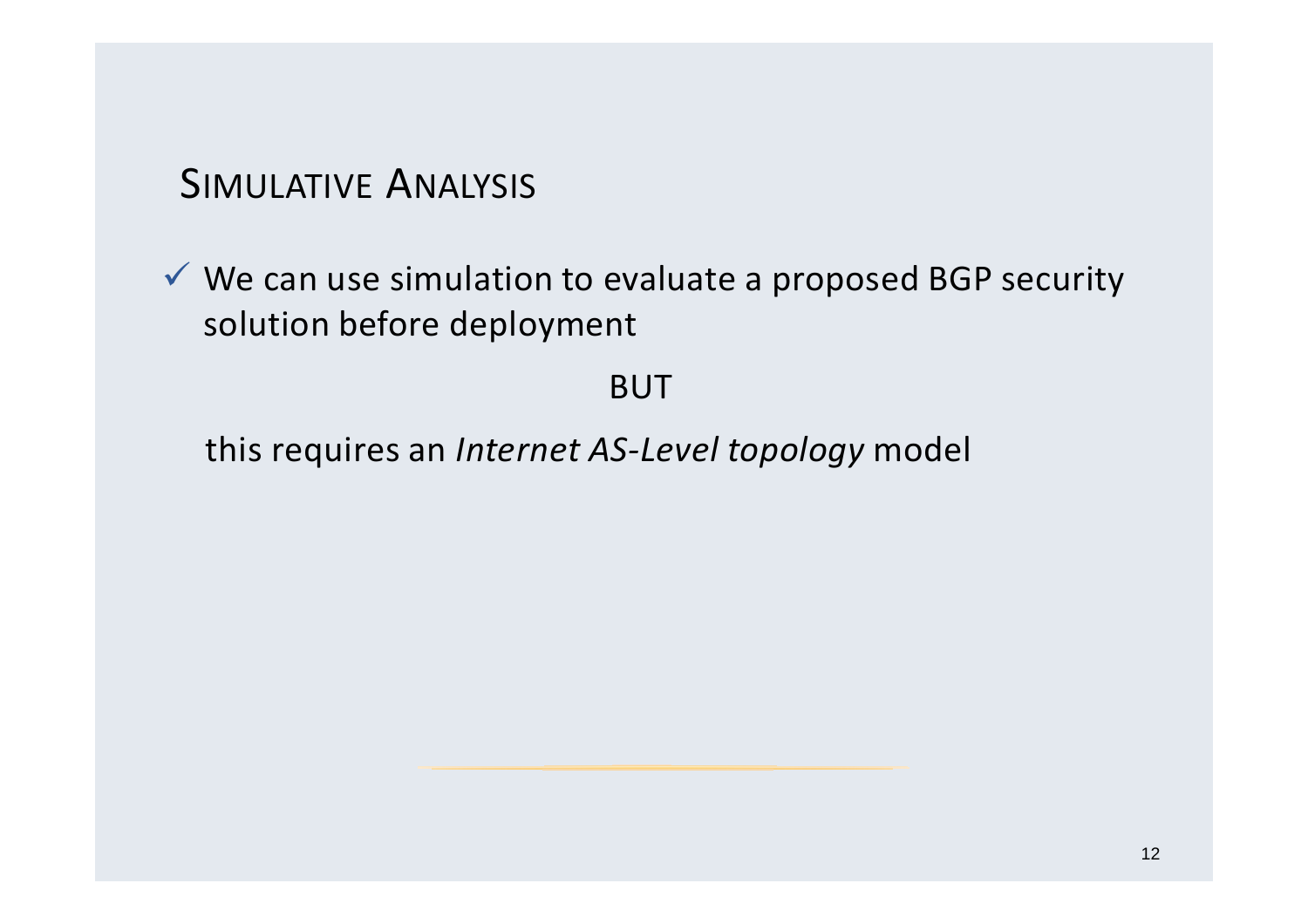#### BARABASI-ALBERT <sup>M</sup>ODEL (PREFERENTIAL <sup>A</sup>TTACHMENT)

The Barabasi-Albert model (green line) is not adequate to represent the Internet growth at the AS-level of abstraction